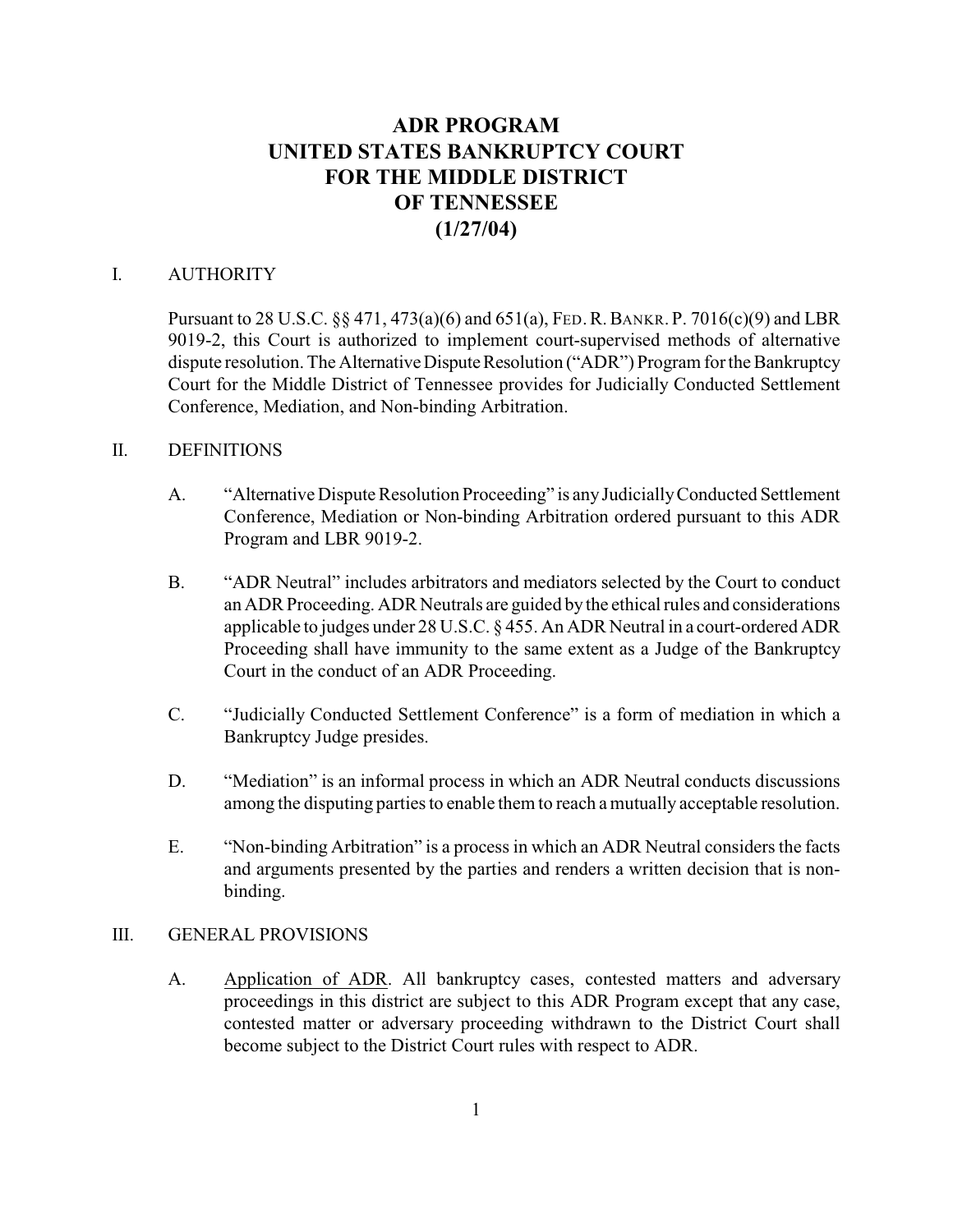- B. Court Supervision. The BankruptcyCourt retains authority to supervise every action that is subject to this ADR Program.
- C. Sanctions. To ensure compliance, if a party or a party's attorney, without good cause, fails to comply with an order under this ADR Program or fails to follow the instructions of an ADR Neutral within an ADR Proceeding, the Court may impose sanctions upon the party or the party's counsel, including but not limited to the payment of reasonable attorney fees, ADR Neutral's fees and costs and contempt.
- D. Confidentiality.
	- 1. No discussion, statement or information provided during an ADR Proceeding shall be used by any party, repeated or otherwise provided to any other person for use in the litigation or in any other litigation for any purpose whatsoever or for any other purpose not in connection with the litigation. This protection includes, but is not limited to, the protection provided by Rule 408 of the Federal Rules of Evidence. No statement during an ADR Proceeding may be reported, recorded, placed into evidence, made known to the Court, or construed for any purpose as an admission. However, otherwise discoverable evidence is not rendered confidential by use during an ADR Proceeding.
	- 2. Neither the parties to an ADR Proceeding nor any other person in any forum shall attempt to subpoena an ADR Neutral or any confidential materials produced or created in connection with an ADR Proceeding without first obtaining leave of this Court.
	- 3. ADR Neutrals shall not divulge information imparted in the course of an ADR Proceeding without the consent of all parties, except as otherwise required by law. In the absence of a statute to the contrary, an ADR Neutral must treat information revealed in an ADR Proceeding as confidential, except for the following:
		- a. Information that is statutorily mandated to be reported;
		- b. Information that all parties agree may be disclosed; or
		- c. Information that, in the judgment of the ADR Neutral, reveals a danger of serious physical harm to a party or to a third person.
	- 4. ADR Neutrals shall maintain confidentiality in the storage and disposal of records and shall render anonymous all identifying information when ADR materials are used for research, training or statistical compilations.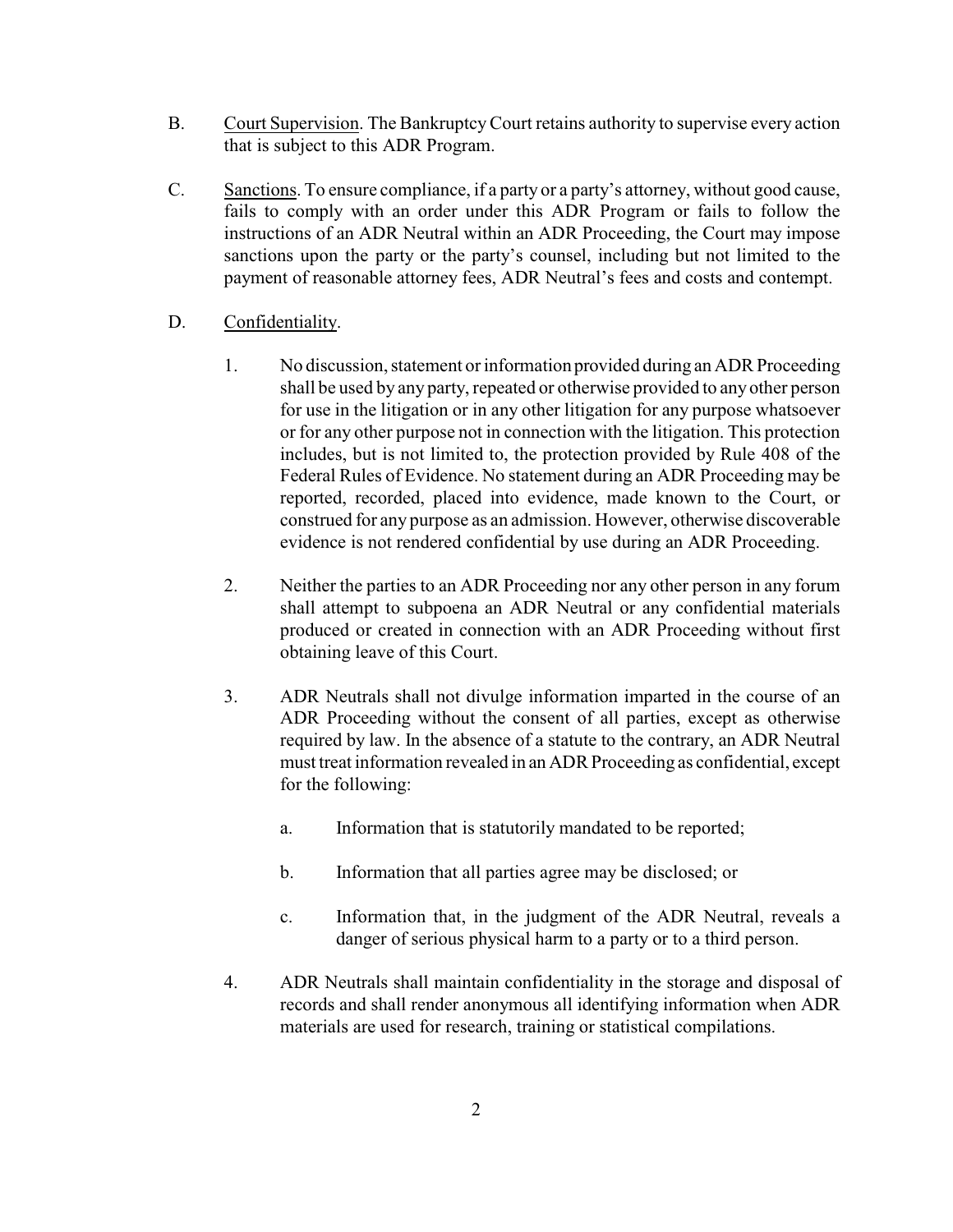#### IV. PROCEDURES AND ADMINISTRATION

- A. Referral for ADR Proceeding. Upon motion of any party or at the initiative of the Court, a bankruptcy case, contested matter or adversary proceeding may be referred for a Judicially Conducted Settlement Conference, Mediation or Non-binding Arbitration, with or without the consent of all parties. The Order of Reference may include a date by which the ADR Proceeding must be concluded.
- B. Physical Presence of Parties. Unless the Court or ADR Neutral specifies otherwise, every party or a representative of every party with authority to settle shall be physically present for the ADR Proceeding. A governmental entity need not have present the person(s) who would be required to approve a settlement but must send a representative who is knowledgeable about the facts and the governmental entity's position.
- C. Use of District Court ADR Panel Members. This Court will not qualify its own ADR Panel, but will use the panel approved by the United States District Court for the Middle District of Tennessee. The Clerk of the Bankruptcy Court will obtain the list of ADR Panel Members from the District Court Clerk or ADR Coordinator when required by this ADR Program. As provided below, the parties may select an ADR Neutral who is not a District Court ADR Panel Member.
- D. Selection of ADR Neutral.
	- 1. Except for Judicially Conducted Settlement Conferences, within ten (10) days after an order directing an ADR Proceeding, the parties must either agree on an ADR Neutral and file an agreed order appointing that neutral, or file a Notice that no agreement has been reached. In the event the parties timely file Notice that they are unable to agree on a neutral, the Clerk of the Bankruptcy Court will select at random three neutrals from the ADR Panel maintained by the District Court (with one additional neutral designated for each party over two) and each party shall strike one name. The Court will enter an Order appointing the remaining neutral.
	- 2. If the parties fail to timely file an agreed order appointing a neutral or a Notice that they are unable to agree, the Clerk will randomly select a neutral from the District Court's ADR Panel and an order appointing that neutral will be entered.
	- 3. Objection to the order of appointment must be made by motion within ten (10) days. If an objection is sustained, the selection process is repeated.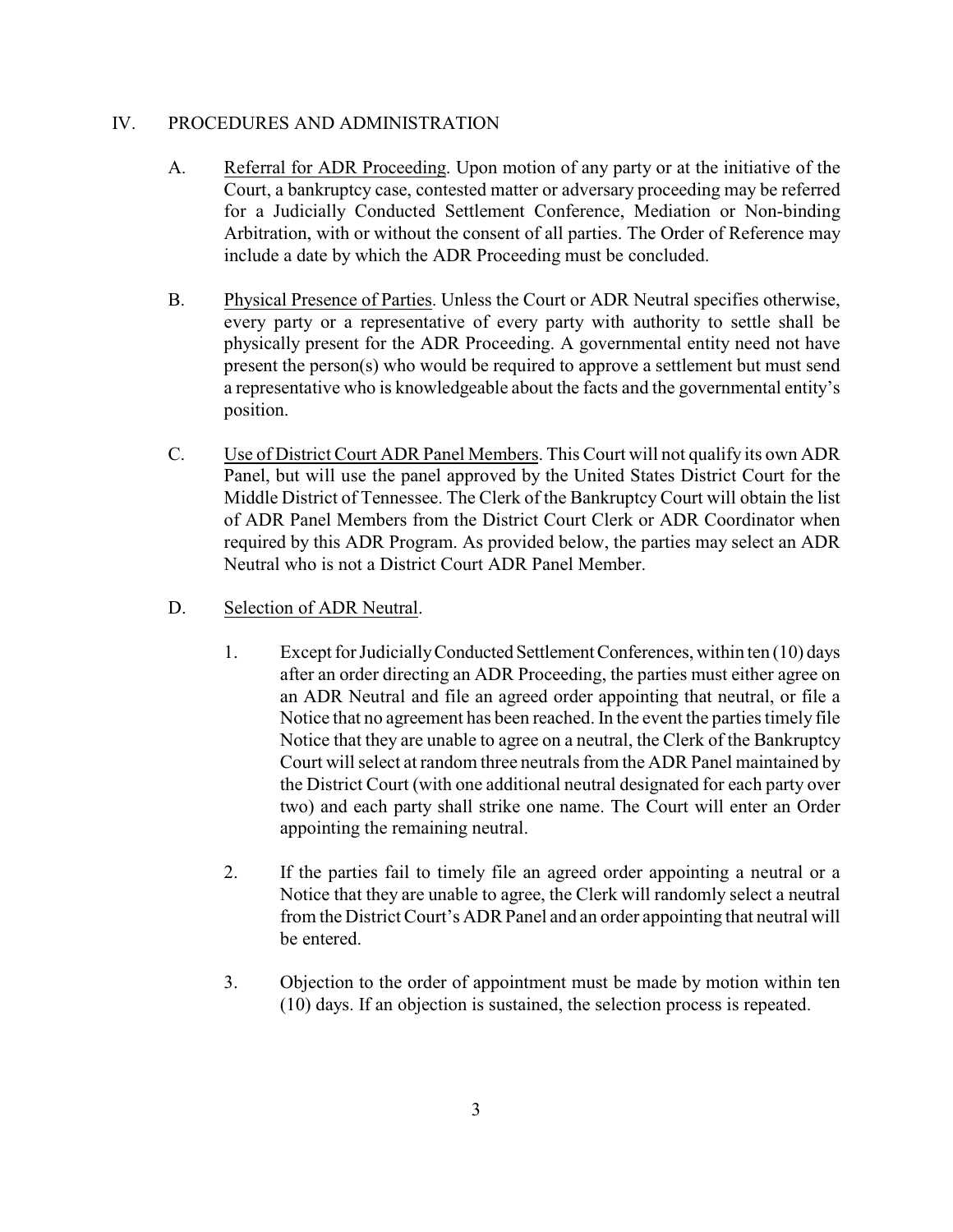- 4. A neutral selected under this process who is unable or unwilling to serve for any reason, shall be replaced by repeating the selection process.
- E. Compensation of ADR Neutrals. All ADR Neutrals shall be compensated at rates to be agreed upon by the parties or set by the Court. Compensation for ADR services shall be borne equally by the parties to the ADR Proceeding unless otherwise agreed or ordered by the Court.

## V. JUDICIALLY CONDUCTED SETTLEMENT CONFERENCE

A. Settlement Judge. Settlement conferences may be conducted by any Bankruptcy Judge other than the Judge to whom the case, matter or proceeding is assigned for trial.

### B. Settlement Statements.

- 1. At least five (5) business days before the Judicially Conducted Settlement Conference, each party shall deliver under seal, directly to the courtroom deputy for the Settlement Judge, an *ex parte* Settlement Statement. The Settlement Statement shall be furnished only to the Settlement Judge and not to any other party. The Settlement Statement shall not be filed with the Clerk of Court.
- 2. The Settlement Statement shall include a summary of the party's view of the facts and law as to each theory of liability or defense, factors compelling or blocking settlement and the status of discovery. Each party shall state whether any settlement offer has been made, the terms thereof and the status of any settlement discussions. Each Statement shall contain a candid assessment of the strengths and weaknesses of both sides of the case, and an estimate of the economic cost of proceeding to trial. The Settlement Statement shall contain a statement of the settlement authority extended by the client.

#### VI. MEDIATION

- A. Notice of Time and Place for Mediation. After a case, matter or proceeding has been referred for mediation, the mediator in consultation with the parties and counsels, shall set the time and place for the mediation and send appropriate notices.
- B. Mediation Statements. Each party shall submit a Mediation Statement as directed by the Mediator. Absent other instructions, the Mediation Statement shall include a summary of the party's view of the facts and law as to each theory of liability or defense, factors compelling or blocking settlement and the status of discovery. Each Statement shall contain a candid assessment of the strengths and weaknesses of both